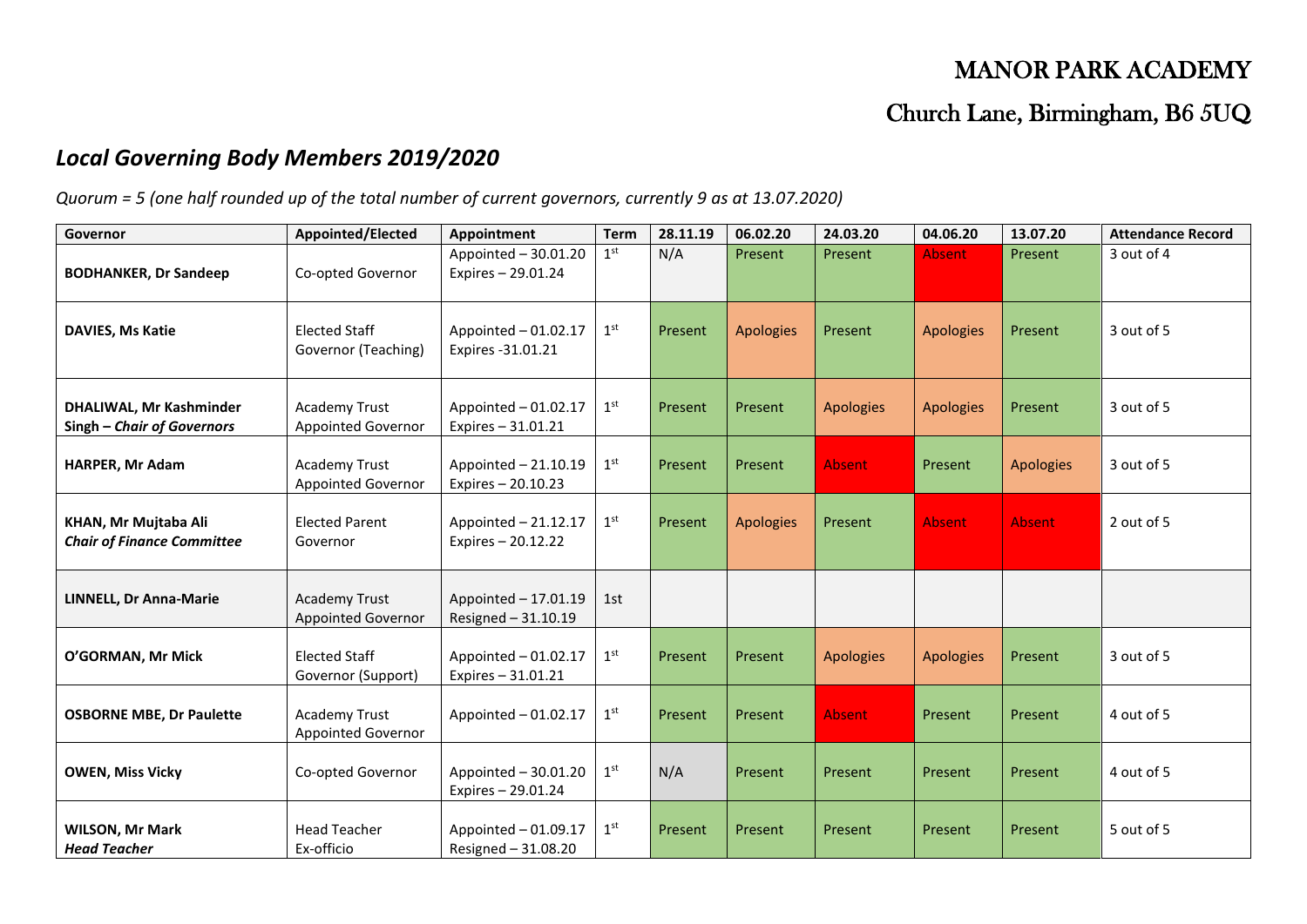# MANOR PARK ACADEMY

## Church Lane, Birmingham, B6 5UQ

## *Finance and Personnel Committee*

| Governor                                               | 24.10.19 | 30.01.20      | 23.04.20 | <b>Attendance Record</b> |
|--------------------------------------------------------|----------|---------------|----------|--------------------------|
| KHAN, Mr Mujtaba Ali -<br>Committee Chair              | Present  | Present       | Present  | $3$ of $3$               |
| HARPER, Mr Adam                                        | Present  | Present       | Present  | $3$ of $3$               |
| LINNELL, Dr Anna-Marie (Resigned<br>31.10.19           | Present  |               |          | $1$ of $1$               |
| <b>OSBORNE MBE, Dr Paulette</b><br>(Resigned 08.02.20) | Present  | <b>Absent</b> |          | $1$ of $2$               |
| OWEN, Ms Vicky                                         | N/A      | N/A           | Present  | 1 of 1                   |
| WILSON, Mr Mark                                        | Present  | Present       | Present  | $3$ of $3$               |

## **Local Governing Body Overview**

### **Academy Trust Appointed Local Governors (up to 4) Co-opted Governors (up to 3)**

- 
- 2. OSBORNE MBE, Dr Paulette 2. OWEN, Ms Vicky
- **3.** DHALIWAL, Mr Kashminder Singh 3. Vacancy
- **4. Vacancy**

1. DAVIES, Mrs Katie (Teaching) 1. KHAN, Mr Mujtaba Ali

- 1. HARPER, Mr Adam 1. BODHANKER, Dr Sandeep
	-
	-

**Elected Staff Governors(up to 2) Elected Parent Governor (up to 1)**